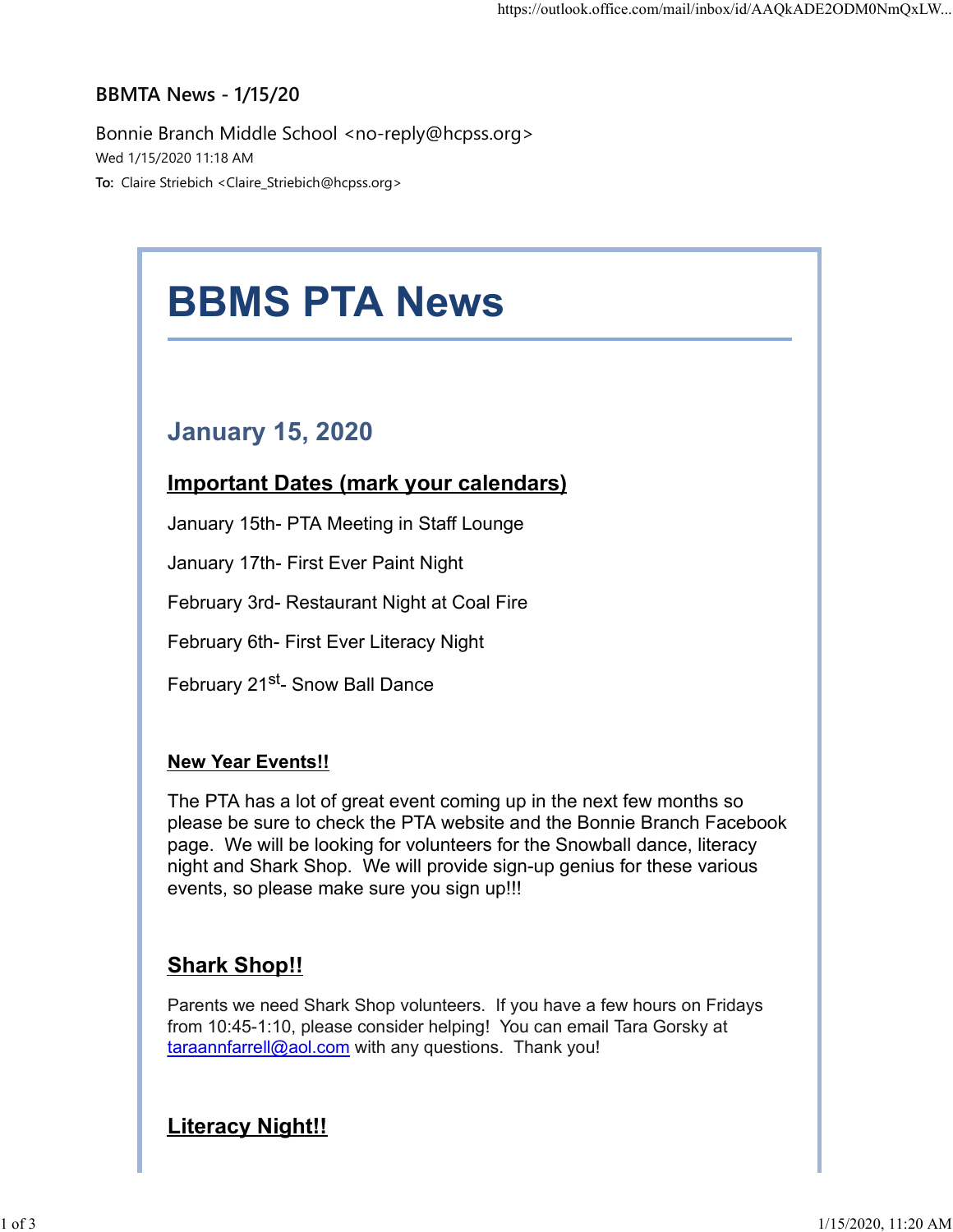Don't forget to attend BBMS's first ever Literacy Night!

When? February 6th from 6 to 8 pm

Where? BBMS Media Center

What will be there? Amazing authors, literary games, and learn to draw your own comic book

Sign up to volunteer at : bit.ly/bbmsliteracynightvolunteers

Sign up for our Phelps Luck Bus at: bit.ly/bbmsliteracynightbus

Be sure to check out our website **https://www.bbmspta.org/** and our fb page Bonnie Branch Middle School PTA for the most current information.

Bonnie Branch Middle School | 4979 Ilchester Road Ellicott City, MD 21043 | (410) 313-2580 | bbms.hcpss.org